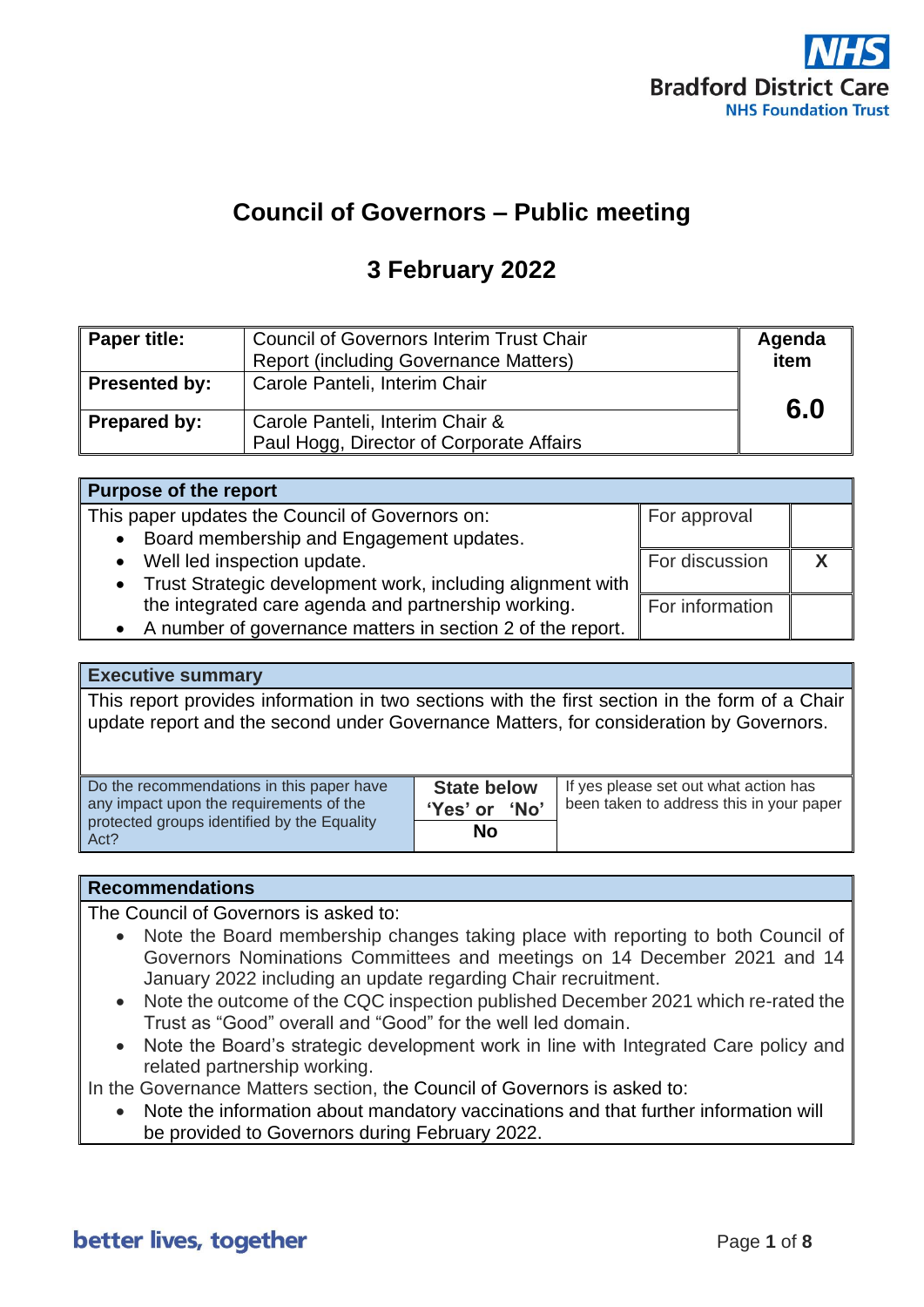

| <b>Strategic vision</b><br>Please mark those that apply with an X        |                                              |                                                                      |                                                                |                                   |
|--------------------------------------------------------------------------|----------------------------------------------|----------------------------------------------------------------------|----------------------------------------------------------------|-----------------------------------|
| <b>Providing</b><br>excellent quality<br>services and<br>seamless access | <b>Creating the</b><br>best place to<br>work | <b>Supporting</b><br>people to live<br>to their fullest<br>potential | <b>Financial</b><br>sustainability<br>growth and<br>innovation | <b>Governance</b><br>and well-led |
|                                                                          |                                              |                                                                      |                                                                |                                   |

| <b>Care Quality Commission domains</b> |                  |                   |        |                 |
|----------------------------------------|------------------|-------------------|--------|-----------------|
| Please mark those that apply with an X |                  |                   |        |                 |
| <b>Safe</b>                            | <b>Effective</b> | <b>Responsive</b> | Caring | <b>Well Led</b> |
|                                        |                  |                   |        |                 |
|                                        |                  |                   |        |                 |

| <b>Relationship to the Board</b><br><b>Assurance Framework</b><br>(BAF) | The work contained with this report links to the following<br>strategic risk(s) as identified in the BAF:<br>$\bullet$ n/a              |
|-------------------------------------------------------------------------|-----------------------------------------------------------------------------------------------------------------------------------------|
| <b>Links to the Corporate Risk</b><br><b>Register (CRR)</b>             | The work contained with this report links to the following<br>corporate risk(s) as identified in the CRR:<br>n/a                        |
| <b>Compliance and regulatory</b><br><b>implications</b>                 | The following compliance and regulatory implications<br>have been identified as a result of the work outlined in this<br>report:<br>n/a |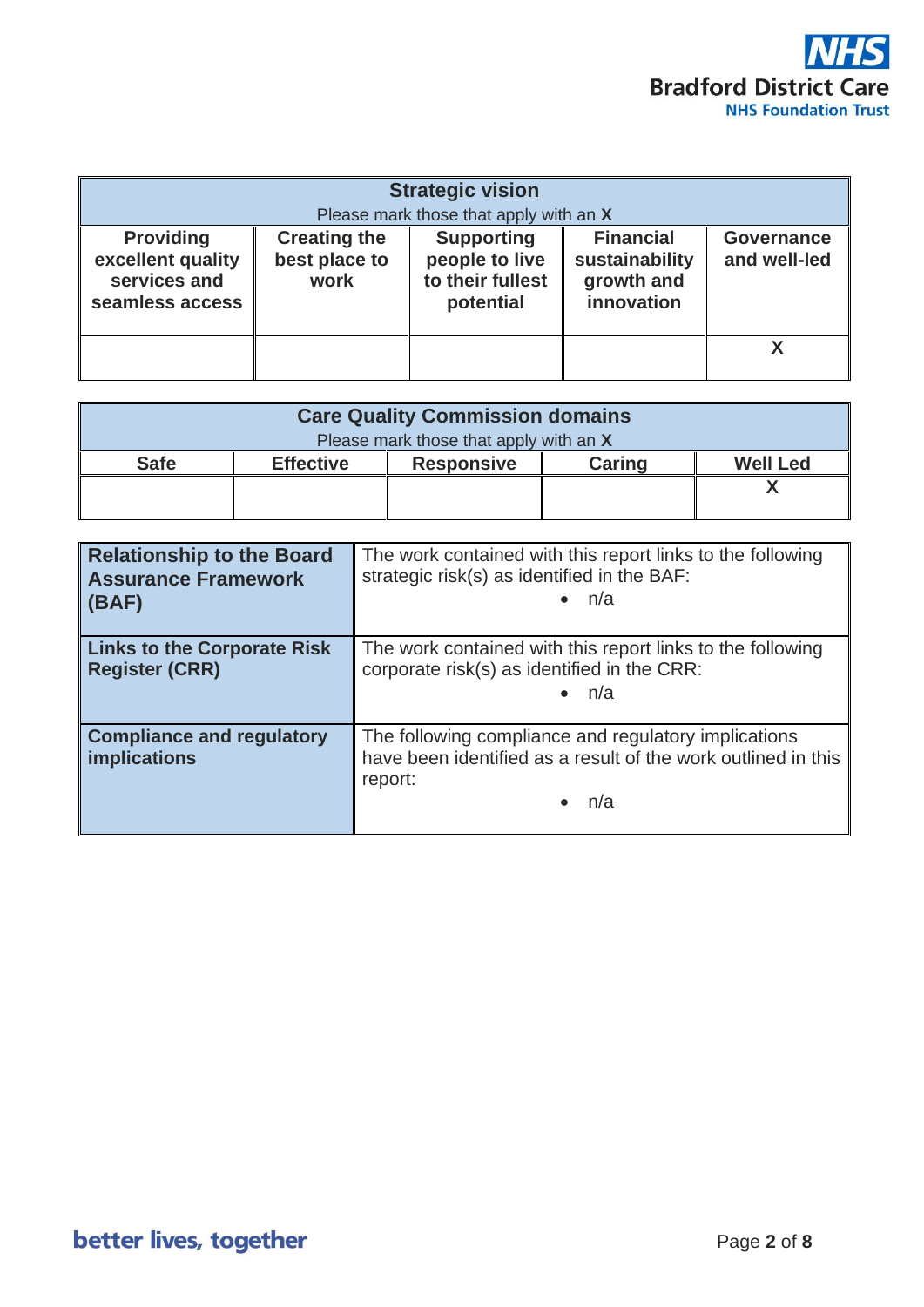

# **Meeting of the Council of Governors**

# **3 February 2022**

### *Thank you as always to all of our staff, partners and Governors who continue to work together in challenging times during the pandemic, especially dealing with the Omicron variant, including our Chief Executive and Executive Management Team.*

## **Council of Governors**

### **Council of Governors Nominations Committee** '

The Council of Governors Nominations Committee met on 14 December 2021 to recommend the appointment of two Non-Executive Directors. The Committee also met on 14 January 2021 to recommend that the Interim Chair, Carole Panteli, extend her period of office until the end of June 2022. This is to allow time to explore opportunities with partners in Primary Care and the local authority which will inform the recruitment of a substantive Chair by the end of June 2022.

### **Governor Service visits**

Due to the impact of the COVID-19 Omicron variant the Board was advised by Infection prevention colleagues and decided that face-to-face Go See visits should be temporarily suspended. However, a number of virtual visits would be considered as advised by the Executive Team, when a service might benefit from a wellbeing visit. The Board wishes to offer support to frontline services and will continue to seek assurances at Board and Committee meetings about the wellbeing and resilience of the Trust's workforce.

Chair hosted visits for Governors will resume as soon as it is advised by the Infection Prevention team which can be arranged at the request of Governors to broaden their understanding of our work.

### **Board recruitment**

The Council of Governors approved the appointment of two Non-Executive Directors at its meeting on 20 December 2021 who are expected to join the Trust in mid-February in NED designate roles as part of the handover arrangements, subject to satisfactory pre-employment checks. They will be substantively in post from 1 March 2022 with a media release published later this month.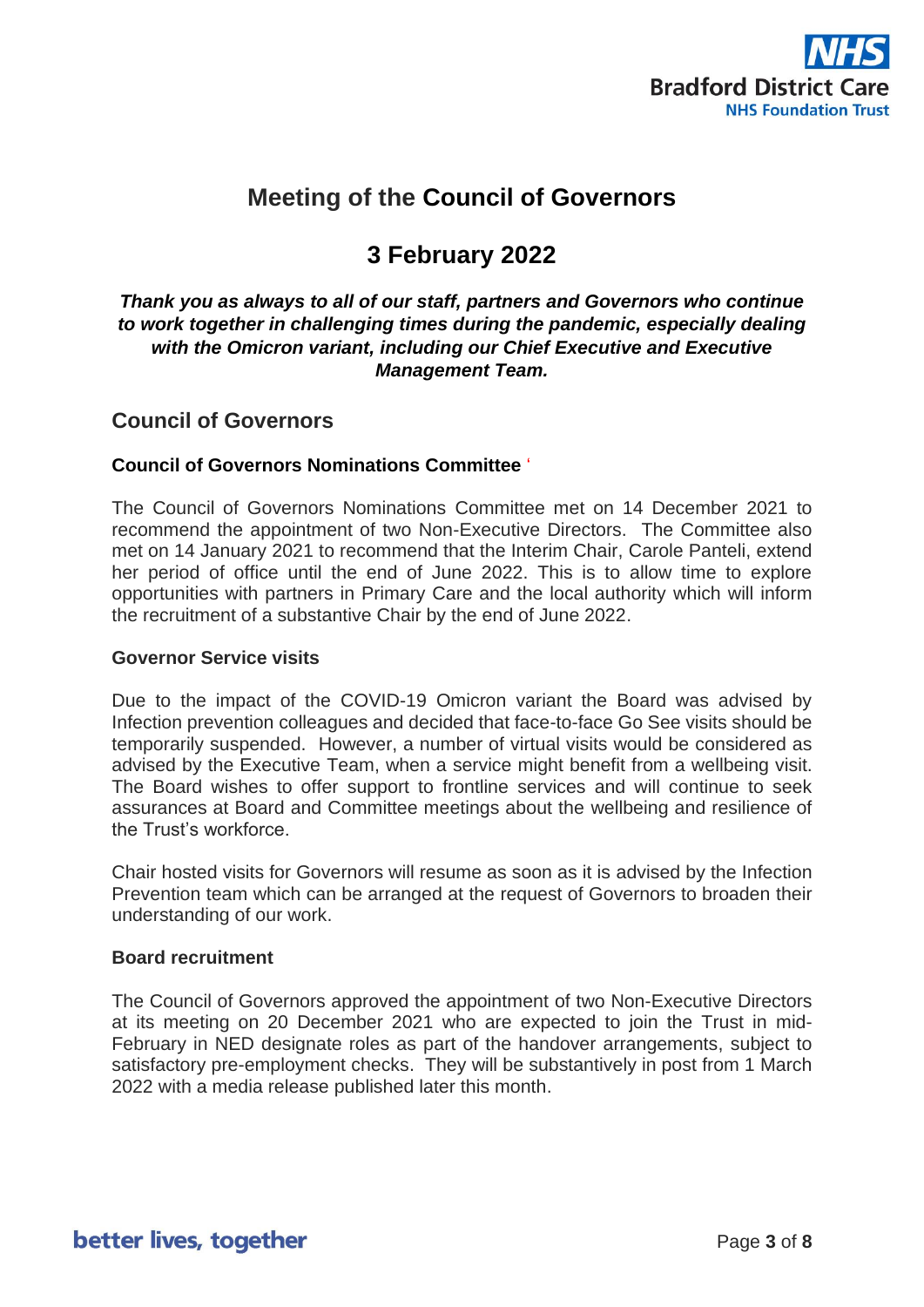

### **Training and development**

As a reminder, NHS Providers (NHSP) offers a national programme of sessions and the opportunity to sign up for the NHSP Governors Newsletter which can be found online. Please contact Helen Robinson in our Corporate Governance team to register your interest via [helen.robinson@bdct.nhs.uk](mailto:%20helen.robinson@bdct.nhs.uk)

## **Strategic**

The Trust, including the Board, continues to proactively engage in the developing Integrated Care agenda, informed by the Government's Health and Social Care Bill and looking ahead to statutory arrangements being in place by the revised date of 1 July 2022. Our Trust continues to be an active member of the Bradford and Craven Integrated Care Partnership (ICP) as a Place- based partnership as well as the West Yorkshire & Harrogate (WY&H) Integrated Care system (ICS).

### **New CAMHS Inpatient site opens**

Red Kite View, West Yorkshire's new mental health inpatient unit for people aged between 13-18, is now open. It offers expert therapy and treatment to some of the most vulnerable young people in the area. The £20m purpose-built facility, located on the St Mary's Hospital site in Armley, Leeds, has been designed in partnership with clinicians and young people, who've contributed their ideas, hopes and aspirations for care at the new unit. They also helped to decide on the name 'Red Kite View' - as nature is strongly associated with mental wellbeing and rehabilitation.

[Read the full story and watch a short video about this development on the Leeds and](https://www.leedsandyorkpft.nhs.uk/news/articles/red-kite-view-opens-doors/)  [York Partnership](https://www.leedsandyorkpft.nhs.uk/news/articles/red-kite-view-opens-doors/) website.

### **Changes to Bradford Council's Children's Services**

Bradford Council is creating a council-owned children's company as part of its ongoing commitment to improving its children's services. Establishing the company will ensure that children and young people feel the impact of improvements even sooner, which will result from increased investment in services and closer working between local children's service professionals and national expertise. The decision to form a company has been made in response to receiving the report of Commissioner Steve Walker, who has been working with the Council since September 2021.

Councillor Susan Hinchcliffe, Leader of Bradford Council, said: "Nothing is more important to us than the protection of children in our District. All children deserve to have a happy childhood and full opportunity to flourish. We have worked hard, through the pandemic, to improve children's services and Government Commissioner Steve Walker has recognised this. Our commitment is evident in the significant investment in services and wider intensive support from across the Council but we know the pace of improvement needs to quicken."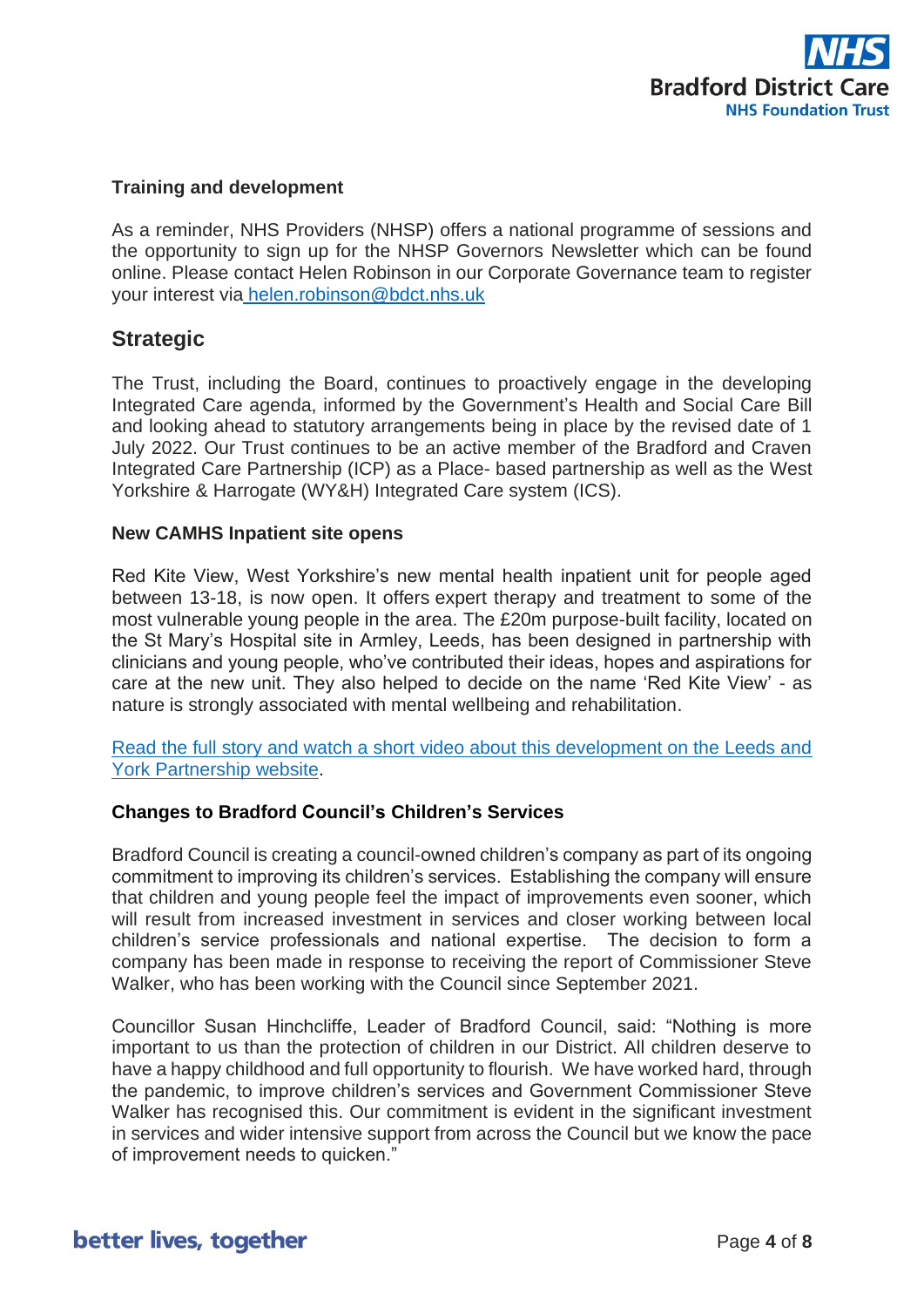

"In response to the Commissioner's report to the Secretary of State, we are creating a council-owned children's company. We are working positively and constructively with Government in the best interests of our children. This gives our valued social care staff certainty over the future direction of the service and the opportunity to draw on resources and expertise nationally. It will bring greater investment and support so that children and young people in the district feel the impact of this work sooner. Our frontline staff are key to this – we recognise the hard work social care staff do every day, entering homes in some of the most challenging circumstances in our society, and we are committed to supporting them." More details of the creation of the Children's Company will be shared once they are available.

## **Outcomes focussed**

### **Follow up to the CQC Well Led inspection**

In December the Trust was informed by the CQC that it had re-rated the organisation a "Good" overall and "Good" for the well led domain. The report has now been published and the team are responding to the identified must and should dos, with progress monitored at QSC and reported regularly to Board. I would like to take this opportunity to congratulate and thank our staff who have enabled the Trust to achieve a "Good" rating, it has been a very difficult time for all our services over the past 18 months and it is a credit to them that our regulator has formally acknowledged the improvement in our services. Further details are provided in the report at agenda item 8.

### **Partnerships**

Due to the revised date for the statutory changes to be at ICS and ICP levels, the Board is now expected to approve the revised Strategic Partnership Agreement (SPA) in March/April 2022. Our Chief Operating Officer and Director of Corporate Affairs continue to work closely and actively contribute to the Place-based plans. The Chief Executive and I have attended a number of West Yorkshire ICP and Place strategic groups which a focussed on the governance proposals and lines of accountability. Governors will receive an update on the ICS/ICP work in the private part of the meeting.

### **WY&H Committee-in-Common**

The Trust has continued to contribute via myself to the WY&H Committees-in-Common for Mental Health, Learning Disability and Autism. This was on a rotational Chair arrangement (chaired previously by Cathy Elliott), with the role now passed to the Chair of Leeds Community Healthcare NHS Trust. The Committee-in-Common has undertaken to review its role in response to the ICS proposals to ensure it remains relevant and influential in the new strategic partnership arrangements.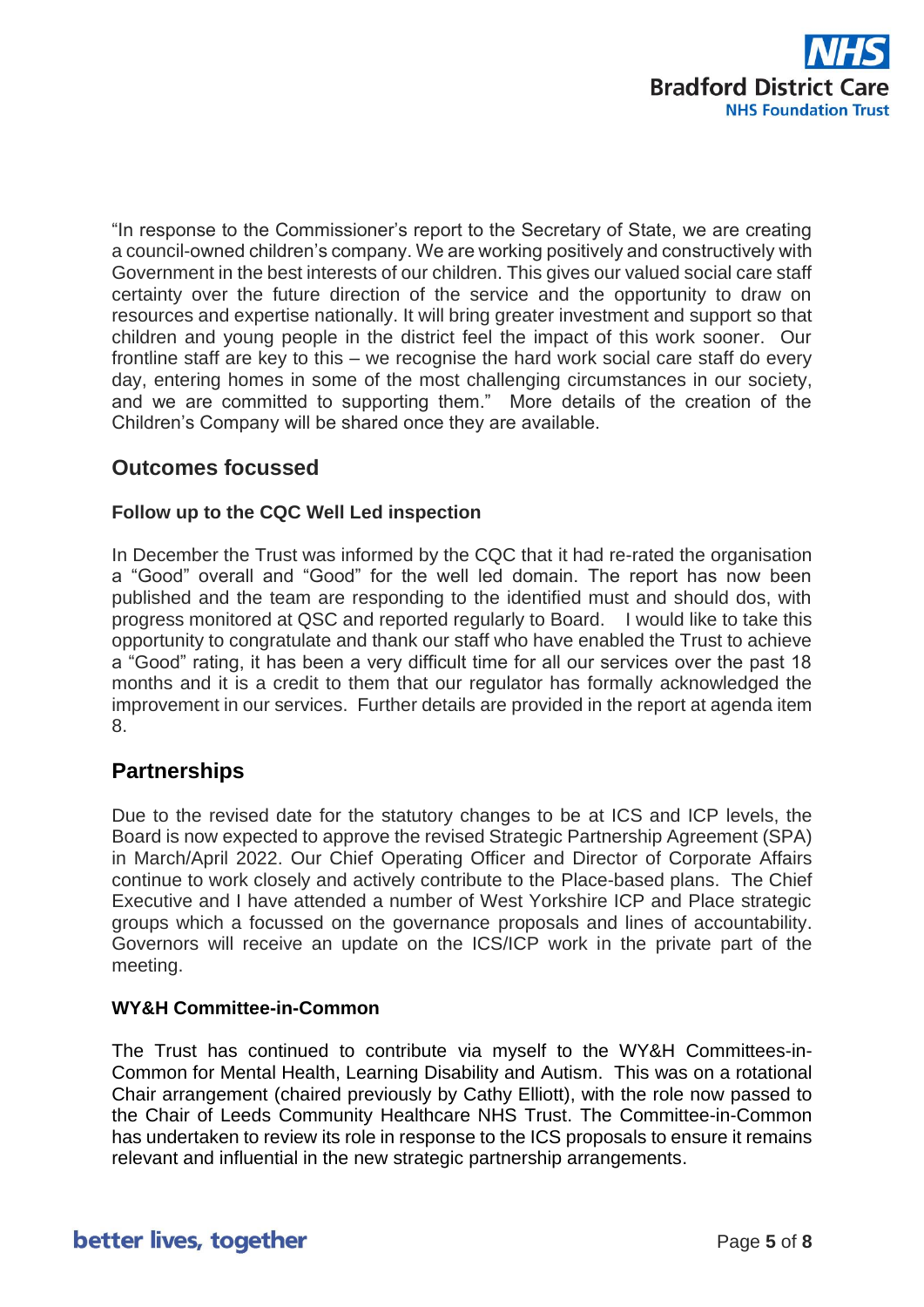

## **People**

**Board members continue to engage with staff** via virtual meetings such as the Aspiring Cultures Network and the Strategic Equality, Diversity Inclusion and Governance Group.

**Board members present and/or attend weekly Executive broadcasts** for the workforce which cover a range of current topics linked to the pandemic or schedule of activities. The most recent weekly broadcasts have related to COVID-19 matters, in particular the Government mandated vaccination of all NHS staff (see further information below).

**Carole Panteli Interim Trust Chair February 2022**

### **Governance Matters section**

### **Mandatory Vaccinations – Impact on Volunteers (and Governors)**

On 6 January 2022, the Government made new legislation, approved by Parliament, which amended the Health and Social Care Act 2008 (Regulated Activities) Regulations 2014 ("the 2014 Regulations"). This extends the scope of mandatory vaccination requirements for staff beyond registered care homes to health and wider social care settings in England.

The regulations provide that the registered person can only deploy or otherwise engage a person for the purposes of the provision of a CQC-regulated activity, in which they have direct, face to face contact with patients and service users, if the person provides evidence that they have been vaccinated with a complete course of a Medicines and Healthcare products Regulatory Agency (MHRA) approved COVID-19 vaccine. This is subject to specific exemptions and conditions. The vaccination as a condition of deployment (VCOD) requirements include front-line workers, as well as non-clinical workers not directly involved in patient care but who may have face to face contact with patients, including ancillary staff such as porters, cleaners or receptionists.

These new regulations will take effect on 1 April 2022. In order to comply with the regulations to be fully vaccinated against COVID-19 by 1 April 2022:

- in-scope workers will have had to receive their first vaccination dose by 3 February 2022.
- in-scope workers will have had to receive their second vaccination dose by 31 March 2022.

.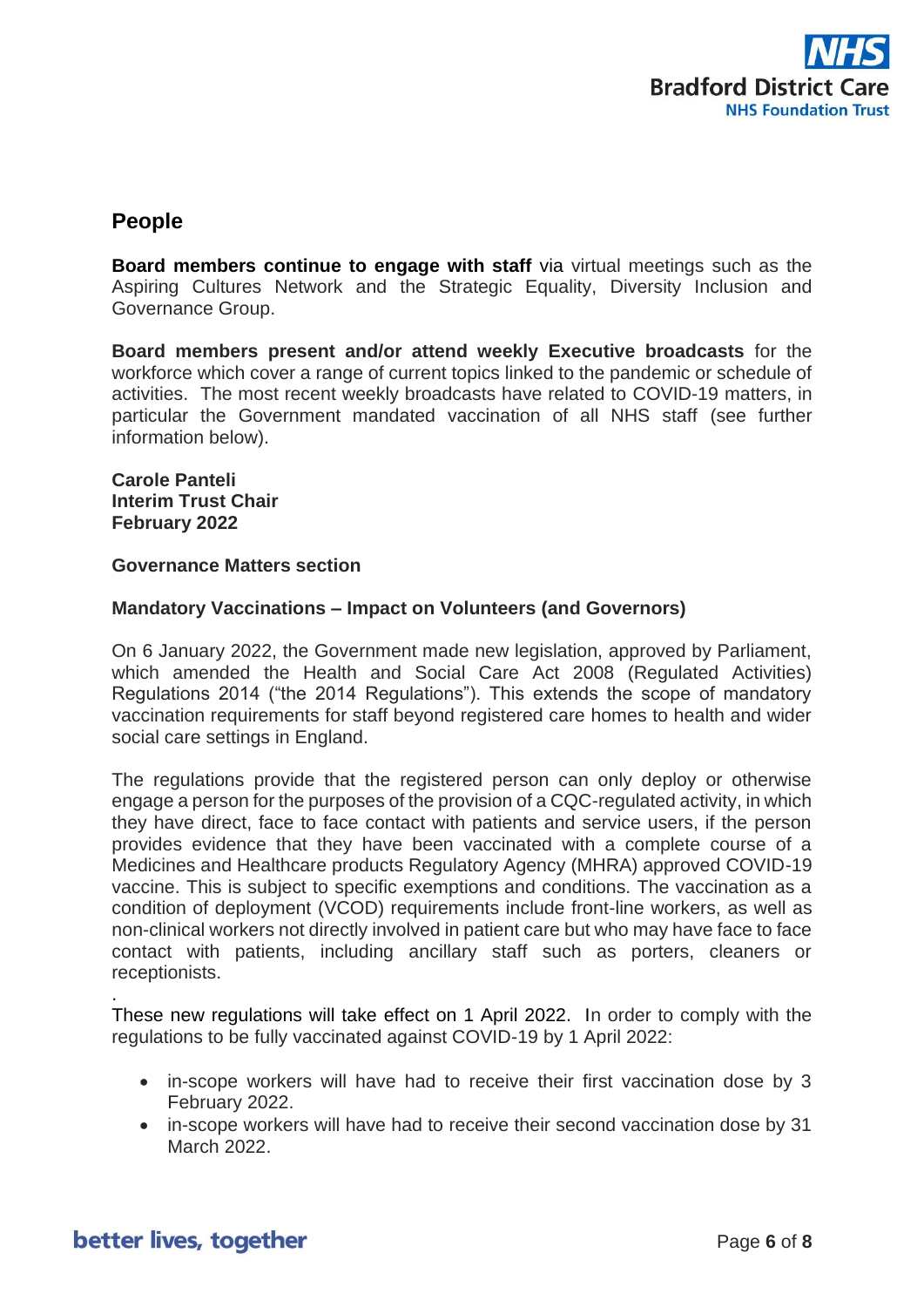

• in scope workers who believe that they are exempt from having the COVID-19 vaccination must provide evidence of their exemption as soon as possible but at the latest by 31 March 2022 before the regulations take effect on 1 April 2022.

There are 5 exemptions identified in the regulations:

- Workers that do not have direct face-to-face contact with people receiving care.
- Workers who are under the age of 18.
- Workers who are participating/have participated in a clinical trial for a COVID-19 vaccine.
- Workers who should not be vaccinated against COVID-19 for clinical/medical reasons.
- Workers who are pregnant and have a temporary medical exemption which will be valid until 16 weeks following giving birth.

The national guidance also states that it will become law that any volunteer engaged for the purposes of the provision of a CQC regulated activity and **who has face-toface contact with people receiving care** must be fully vaccinated with an authorised COVID-19 vaccine or be able to demonstrate that they fall into the exemptions listed above.

The registered or nominated person (e.g. NHS Trust Head of Volunteering / Trust Secretary) will have discussions with those affected to confirm whether roles are in scope of the new regulations.

NHS Providers has received a number of queries from Foundation Trusts about whether the regulations on vaccination as a condition of deployment apply to Governors. The majority of trusts they have spoken to are indicating they consider Governors are in scope because of their role in representing the interests of patients and the public, their need to mix with staff (who may be patient-facing) and patients to fulfil their role effectively, and the trust's duty of care to patients, staff and its other volunteers. However, some trusts have indicated they do not have the capacity to make a decision about Governors yet (given their focus is on staff first) or have said that since home working arrangements continue for Governors, the decision will be taken at a later stage. NHS Providers has sought legal advice and we will keep you informed about the national discussion during February.

### **Board and Sub-Committee Meetings**

There is the opportunity for Governors to observe Board and Committee meetings, chaired by our Non-Executive Directors. The next meeting dates are listed below and please contact the Corporate Governance team [corporate.governance@bdct.nhs.uk](mailto:corporate.governance@bdct.nhs.uk) to arrange attendance.

• **Public Board meeting** on Thursday 10 March, 9.00am – 1.00pm via Microsoft Teams.